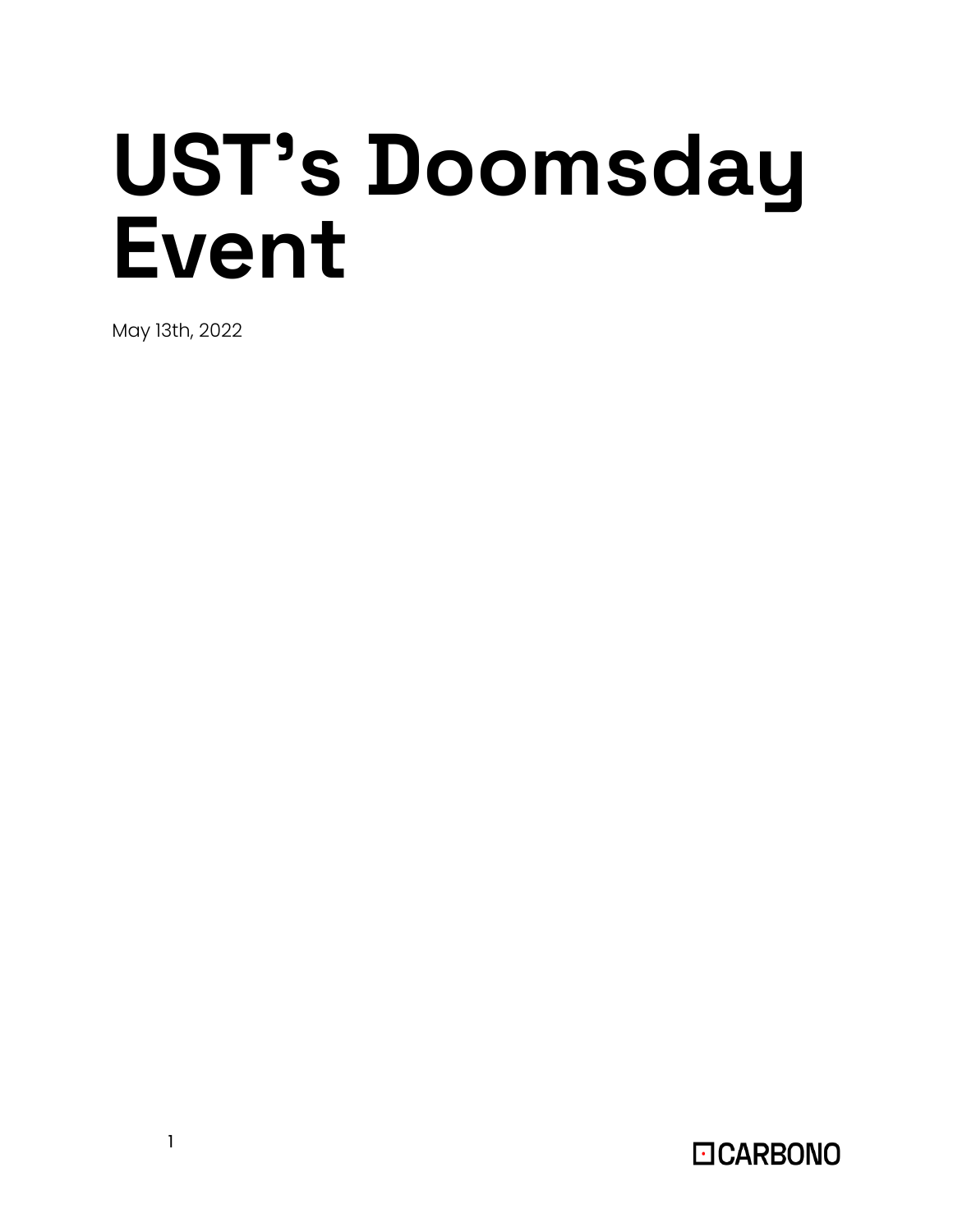# **Key concepts**

### **Terra**

Terra is a blockchain built within the Cosmos ecosystem. Cosmos is a platform for blockchains: it offers developers the possibility to delegate certain features on their infrastructure (ie. validation and security) to allow them to develop customized blockchains often specialized in the type of dApps in can deploy. .

Terra is the most relevant project built on Cosmos, specializing in stablecoins.

### **Algorithmic stablecoins**

Algorithmic stablecoins use automated algorithms instead of collateral to maintain their peg. They work analogously to central banks: algorithms are in charge of creating or reducing the supply of the stablecoin to maintain a 1:1 relation to a sister digital asset, instead of fiat or crypto collateral. These changes in supply, provided by algorithms and enforced by arbitrageurs, guarantee stability in price. The independence from third-party assets has allowed algorithmic stablecoins to claim to be fully digital and decentralized.

### **Stablecoins**

They are digital assets whose value is pegged to another one like a commodity or another currency, and therefore have a price that remains stable.

For the price to remain stable, stablecoins usually require the backing of a reserve asset as collateral, so that it can always be traded for its value in the original asset.

Peg (to USD, EUR, gold…) and collateralization(fiat, crypto, or algorithmical) are the main criteria that classify stablecoins.

#### **UST**

UST is Terra's algorithmic stablecoin. Its value is pegged to the US Dollar and maintained by a 1:1 relation with Terra's native token, LUNA. Terra guarantees that 1 UST will always be exchanged by 1 dollar equivalent in LUNA. Whenever the value of the UST diverges from \$1, it is either arbitraged or re-pegged by the algorithm, through the creation or destruction of either UST or LUNA.

### **Terraform Labs**

Terraform Labs is a Seoul-based company founded in 2018 by Do Kwon. It is responsible for the development of the Terra blockchain, as well as some of its most relevant dApps, namely Anchor: a lending protocol that offers high yields to UST lenders.

### **Luna Foundation Guard**

The Luna Foundation Guard was created by Terraform Labs in collaboration with relevant investors in the crypto world with the mission of defending UST's peg to the US Dollar. LFG reportedly planned to purchase \$10B in BTC (and become the world's #1 holder of bitcoin) to use it as a reserve for UST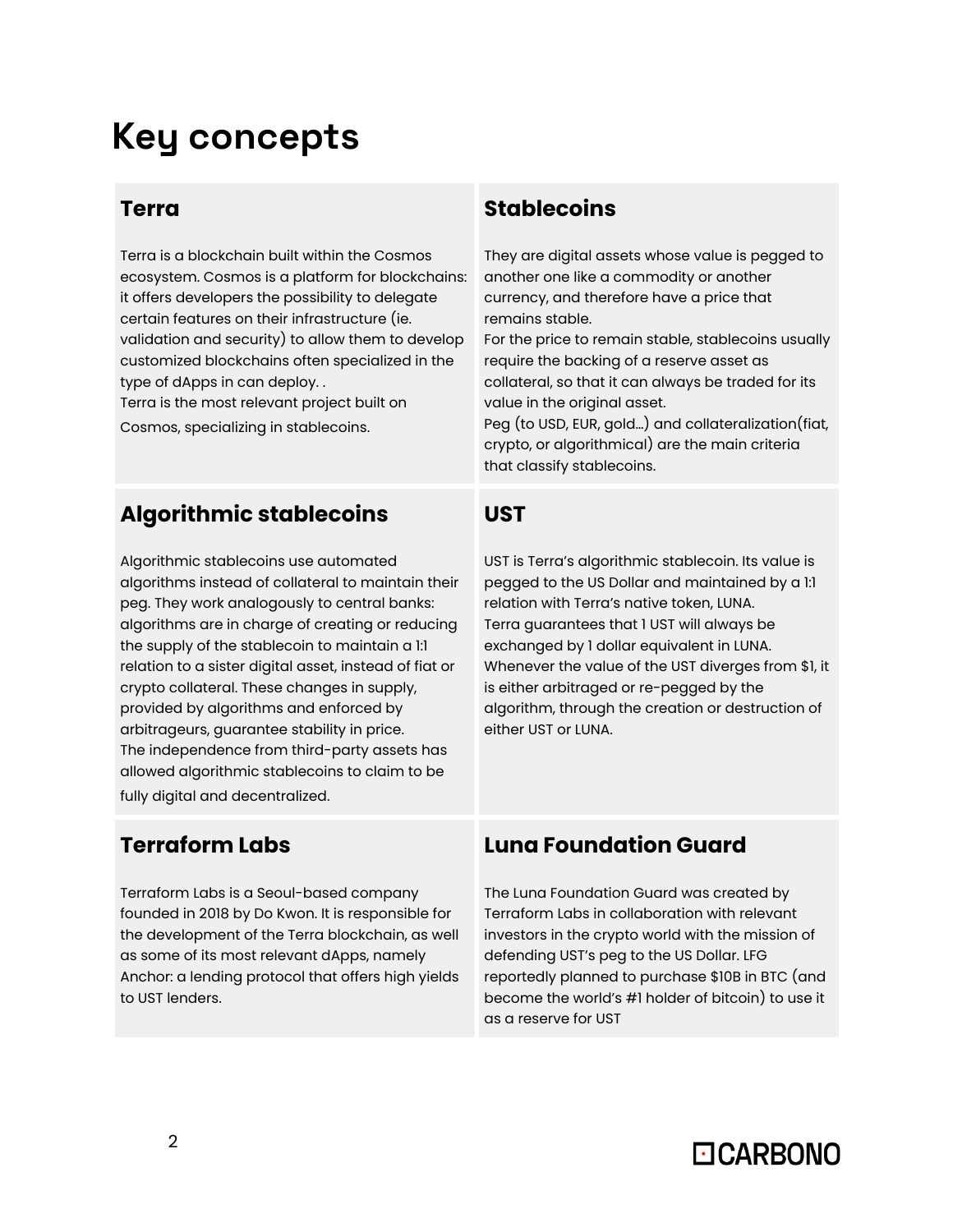# **Backdrop**

Terra´s stablecoin, UST, works as a dollar-pegged algorithmic stablecoin maintained by a relationship with the LUNA token: by definition, users can always exchange 1 UST for \$1 worth of LUNA. LUNA is also used as Terra's native currency (for governance and mining incentives), but its role as the tool to absorb the volatility of UST is its most important use case. LUNA helps UST remain stable thanks to its algorithmic design.

Algorithmic stablecoins were created in opposition to fiat or crypto-collateralized stablecoins:

- **Fiat collateralized stablecoins** are minted at a 1:1 ratio with fiat reserves or other forms of collateral like gold or silver, or commodities like oil. Fiat collateralized stablecoins, such as Tether's USDT or Circle's USDC are more vulnerable to TradFi trends and regulation because of their dependence on regulated assets.
- **Crypto collateralized stablecoins** use other digital assets as collateral. As a defense mechanism against crypto's inherent volatility, they are overcollateralized. MakerDAO's DAI is an example of crypto collateralized stablecoin. Its value is pegged to the US Dollar, but traders who want to purchase DAI will have to send more than \$1 in collateral to obtain \$1 in DAI.

**Algorithmic stablecoins** were meant to solve the dependence on real-world assets of fiat-collateralized stablecoins, while also avoiding the friction of crypto-collateralized ones, whose growth was slowed by over-collateralization.

Algorithmic stablecoins rely on algorithms and arbitrage to reduce volatility.

*Rather than keeping reserves, these coins rely on algorithms that maintain a stablecoin's price similarly to a central bank, which manipulates a fiat currency's price by controlling the supply of cash. When a stablecoin's price rises too high, its algorithms mint more tokens to lower its price—or the reverse if the price falls too low. Such moves are all coded into its blockchain's smart contracts, which execute automatically when specified conditions are met. [Fastcompany.com](https://www.fastcompany.com/90750443/as-crypto-crashes-terra-usd-wobbles-shaking-the-foundations-of-algorithmic-stablecoins)*

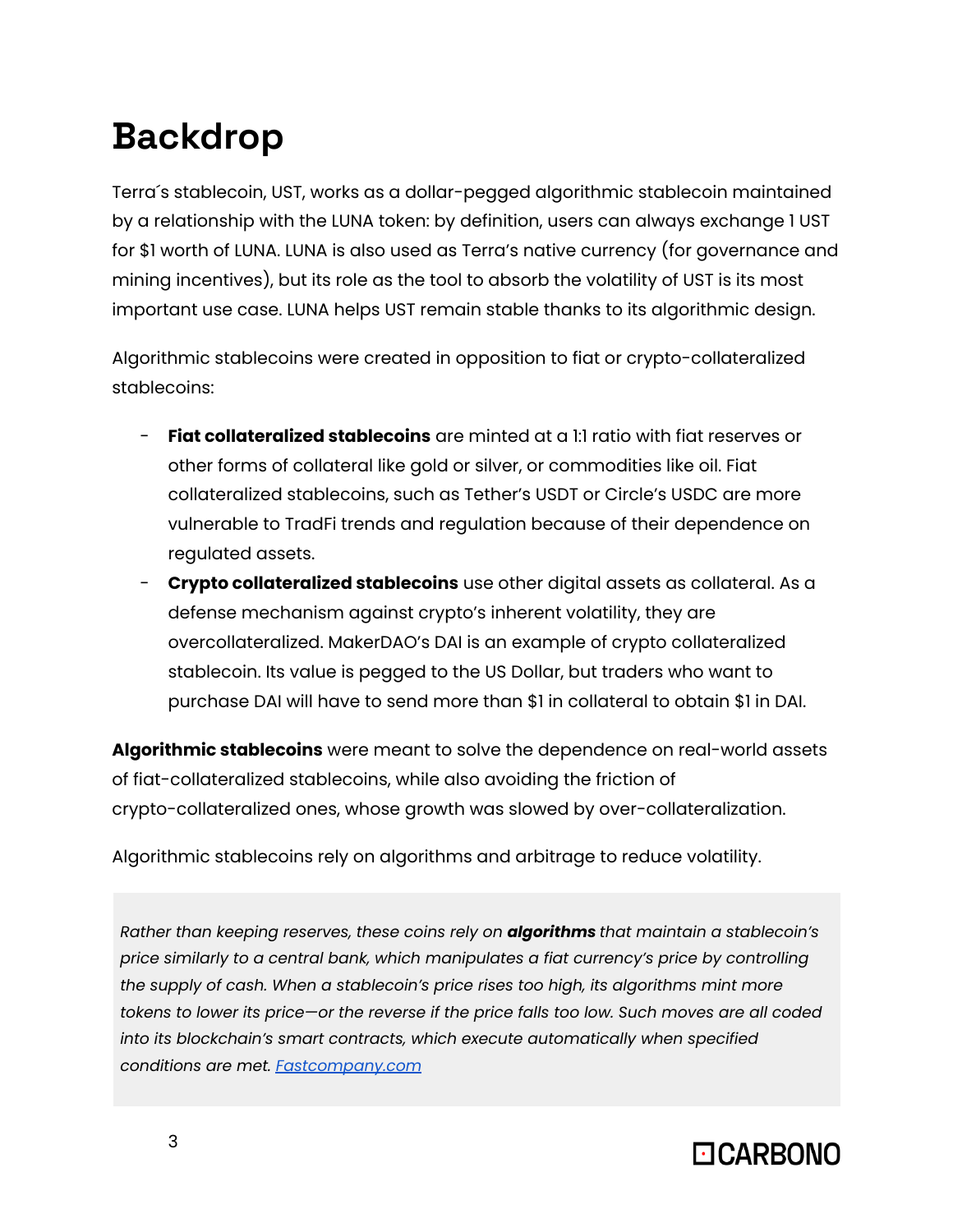*TerraUSD (UST) is a stablecoin pegged to USD, but not backed by USD. Nevertheless, there is a redemption promise similar to that of fiat-backed stablecoins. Namely, the Terra Protocol allows every 1 UST it issued to be redeemed for 1 USD worth of Terra's other native token LUNA. So, if for example UST trades at \$0.99, arbitrageurs can make a profit by*

- *● buying 1 UST for 0.99 USD*
- *● redeeming the bought 1 UST for 1 USD worth of LUNA (if LUNA were to trade for example at \$100, that would be 0.01 LUNA)*
- *● selling the redeemed LUNA for 1 USD*

#### **[Hjalmarpeters](https://hjalmarpeters.medium.com/why-i-am-betting-against-terrausd-2bc0f5668997)**

The endogenous nature of the algorithmic mechanism exposes these stablecoins to a doomsday scenario, where a sudden change in UST supply can lead to a de-peg from dollar value, thet increases pressure of the LUNA. A change too sudden and too voluminous can lead the prices of both UST and LUNA on a downward spiral.

Terraform Labs had tried building defense mechanisms against this death spiral:

- By **creating demand** and use for UST and LUNA, through payment agreements and the deployment of dApps such as Anchor protocol and Mirror.
- By **creating a reserve** to back the UST. Terra promoted the creation of the Luna Foundation Guard: an organizatoin responsible for sustaining UST's peg to the dollar. LFG had been purchasing massive amounts of BTC -their aim was to reach \$10B in BTC. The creation of the Luna Foundation Guard followed a UST de-peg crisis of a smaller size happened in May 2021. Through the Luna Foundation Guard, Terra was entering the era of the Bitcoin [standard](https://twitter.com/stablekwon/status/1503296630396645376).

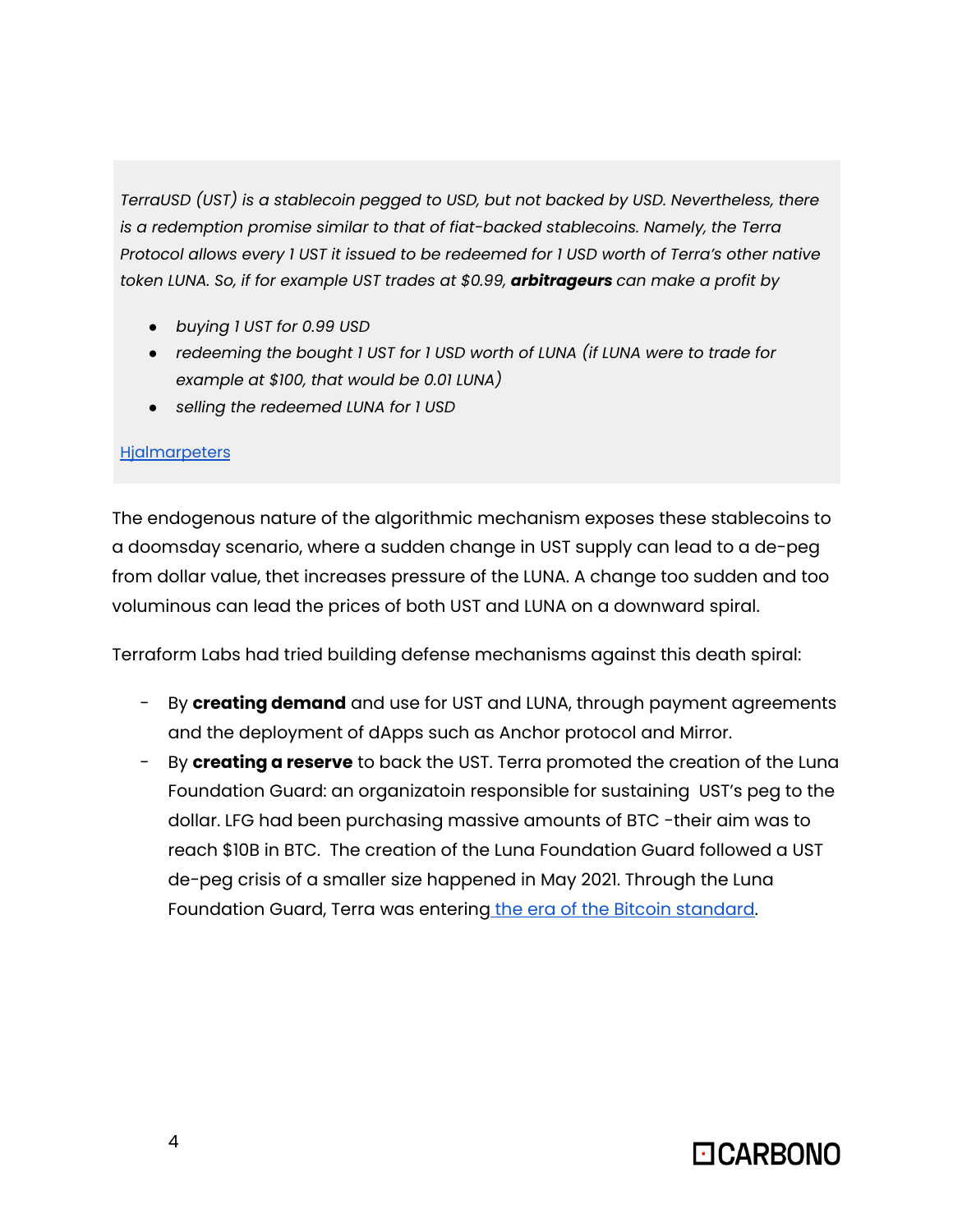# **The facts**

*The de-peg event kicked off with a massive offload of UST in UST's Curve liquidity pool and Binance, followed by panic sells from Anchor users.*

The dreaded doomsday event for Terra **started on Saturday, May 7th, and spread across the weekend**. Simultaneous movements in **Curve** (decentralized exchange) **Binance** (centralized exchange) and **Anchor** (Terra's most important lending protocol), led to a massive dump of UST in the market, that created a de-peg phenomenon which kicked off the death spiral.

The events kicked off in [Curve's](https://curve.fi/factory/53) UST pool (which traded UST with DAI USDC and USDT) Luna Foundation Guard was in the process of transitioning funds from that pool to a new Curve pool, and had removed \$150M worth of UST. The subsequent reduced liquidity made the pool more vulnerable to price changes. It was after that withdrawal that some wallets started dumping UST in it, increasing the supply of UST in Curve. At the same time, large amounts of UST were unloaded on the Binance centralized exchange, creating more selling pressure on the UST that kicked off the initial de-peg event. The moves made on Curve and Binance have later been attributed to a coordinated attack.

Following the fear induced by the drop in price, major withdrawals of UST happened in Anchor, Terra's most important lending protocol. Over \$3B was withdrawn throughout the weekend, leading to a decrease of 22% in Anchor's Total Value Locked (TVL) from its all-time high: from \$14B to \$11B (Anchor would eventually end up holding ~\$2B at the time of writing).

LUNA was hardly absorbing UST's volatility of the initial de-peg when all the Anchor liquidations added more pressure on Terra's native token, and drew the price drastically down. The centralized exchange Binance halted sales on May 10th, and Terra Network also suspended withdrawals for several hours.

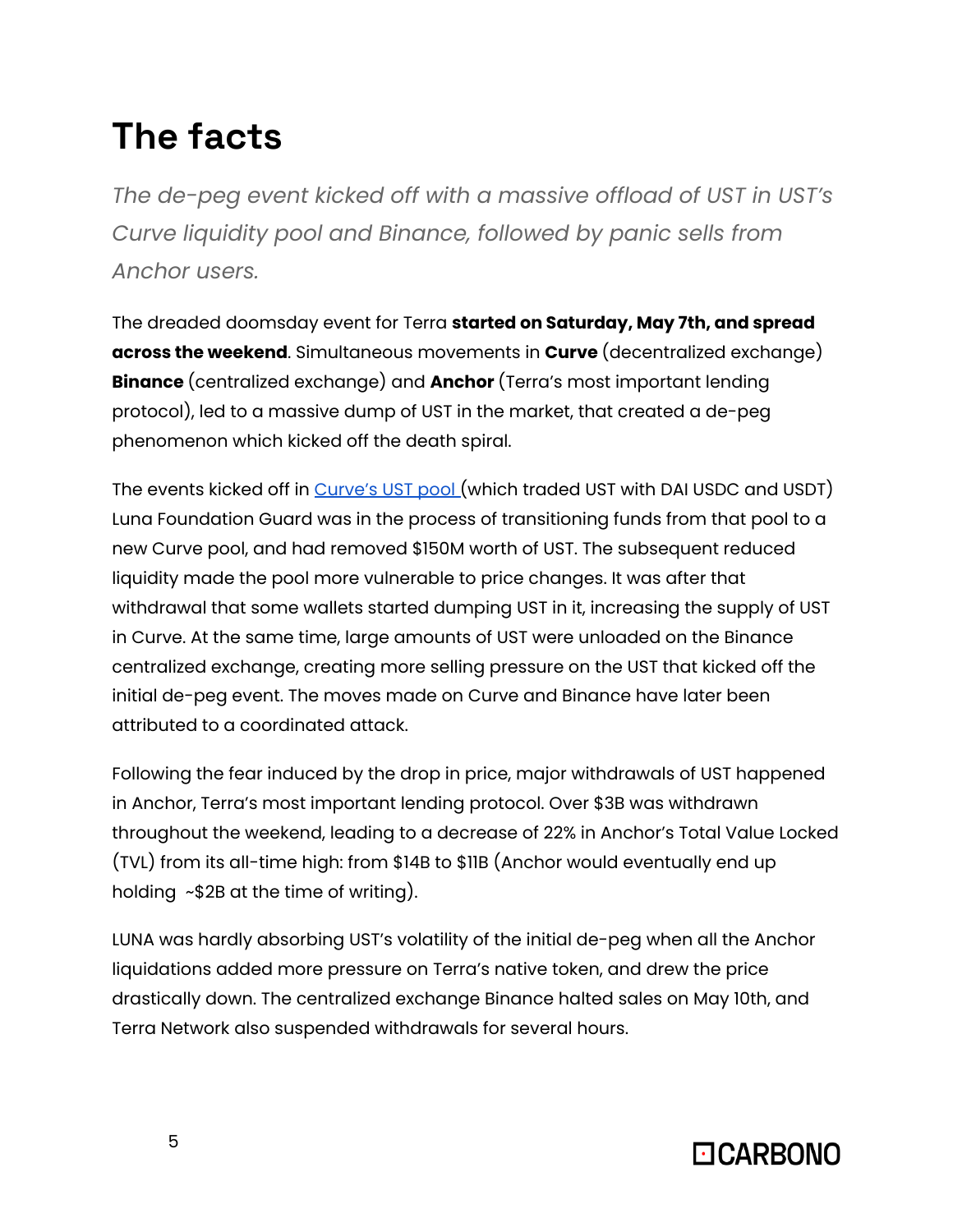What ensued was the dreaded death spiral that brought UST to unprecendented lows (it reached \$0.3) and has virtually rendered LUNA useless (from \$85 to \$0).

*Luna Foundation Guard had to deploy the recently purchased BTC. The re-pegging mechanism had not yet been put into place, so the only intervention possibe was to release of great amounts of BTC impacting the general market.*

Since February 2022, Terraform Labs had given impulse to the Luna Foundation Guard: an organization with the sole purpose of safeguarding UST's peg to the dollar. And to that end, it was announced that it would eventually purchase \$10B worth of bitcoin. Up until May, the LFG had already purchased \$3B worth of bitcoin.

Luna Foundation Guard indeed managed a large sum of BTC, but the mechanisms by which it would serve the purpose of holding off UST against volatility had not been finished and tested. On Monday 9th, just after the weekend of the great debacle, [LFG](https://twitter.com/LFG_org/status/1523512196965167104) announced the [deployment](https://twitter.com/LFG_org/status/1523512196965167104) of all its BTC reserves in an attempt to minimize the damage. \$1.5B worth of bitcoin left LFG's wallets to incentivize trading firms to operate in favor of the peg.



[https://twitter.com/LFG\\_org/status/1523512201088143360](https://twitter.com/LFG_org/status/1523512201088143360)

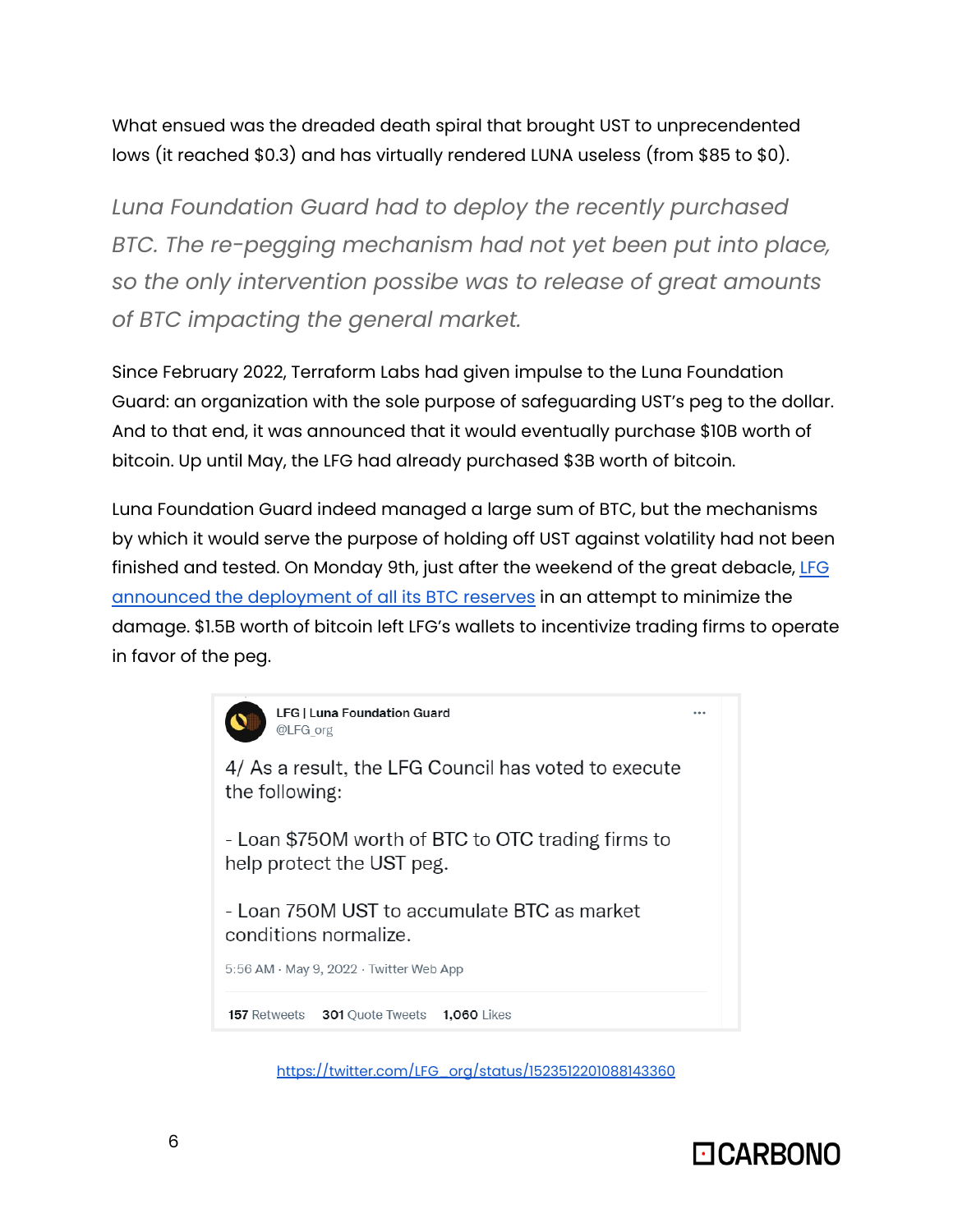The general market conditions were not favorable either, with bitcoin already showing signs of weakness in the light of the macro events, and bearish sentiment settling in the minds of investors.

The measures taken had little impact on UST's peg. Despite the active participation of market makers and the intervention of the Luna Foundation Guard with full force, the 1:1 ratio of UST with the USDollar remained broken and even reached new lows in the following days, falling to \$0,30 per UST during May 11th.



Terraform Lab's founder Do Kwon, spoke to the [community](https://twitter.com/stablekwon/status/1524331171189956609?t=DB_buU5XUKFkPuemc-KHyw&s=19) via Twitter recapping the situation. The main takeaways were:

- UST would slowly pursue the recovery of its peg following its algorithmic model. No bailout was in place, although it had been rumored that firms like Jump Capital or Alameda were looking into a possible massive intervention.
- To achieve the peg, LUNA would change its issuance model to absorb a more significant supply of UST. This involves massive minting of LUNA, which virtually meant assuming its demise. LUNA dropped from \$85 to a fraction of a dollar during the days of the collapse.
- In the future, Terra is likely to move towards a collateralized version of a stablecoin.

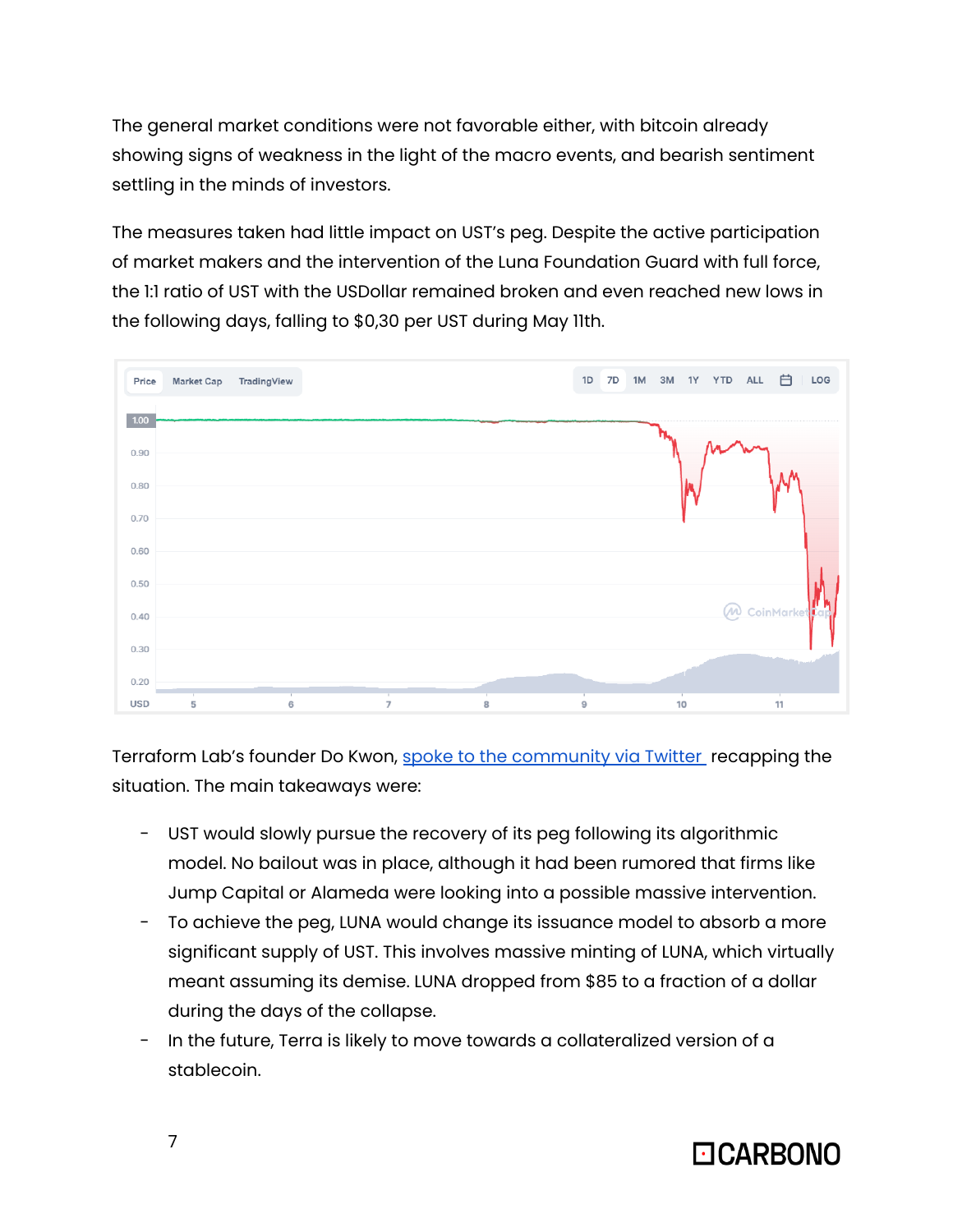The de-peg event has ended with a very weak UST, struggling to come as close as possible to its \$1 value (<\$0.1 at the time of writing), an a LUNA token turned virtually useless, after dropping from ~\$76 in the early hours of the crisis, to valuations of one hundredth of a dollar in just a few days.



At the time of writing this report, UST stands at \$0,1, LUNA has virtually dropped to \$0 (\$0.00005) and the Terra blockchain has halted twice (it is currently not [operating](https://twitter.com/terra_money/status/1524935730308456448)) wile dealing with code updates meant to deal, among other things, with the governance issues derived from the massive minting of LUNA

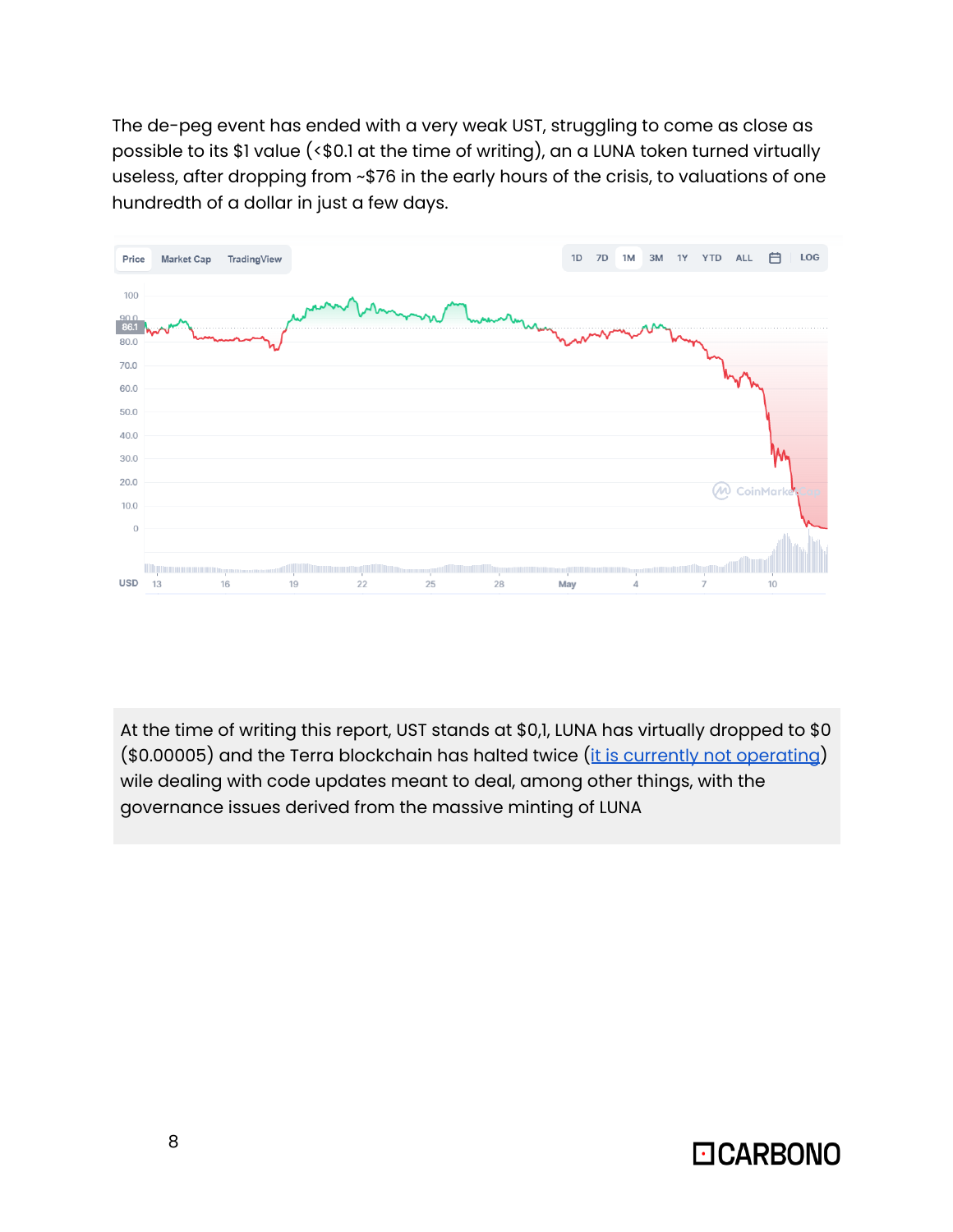# **Insights and conclusions**

#### **Are algorithmic stablecoins even possible?**

The dream of a decentralized, algorithmic stablecoin that could become the reserve currency for crypto has a history of failing to come true. Before the UST collapse, other projects such as the Empty Set Dollar or Basis Cash<sup>1</sup> had already fallen through.

Terra's story did seem different than its predecessors in many aspects. Terraform Labs had indeed managed to pull off an actual, fully-functional working blockchain, where the assets involved in the stablecoin, UST and LUNA, operated as the lifeblood of the processes and projects built on top of it.

A functional currency depends on public demand for its use cases and reserve assets to back it up. In Terra's case, UST looked like it was racing to safety. It had an increasing penetration in different markets and blockchains, and had become the most important , thanks to its use as a payment method and its expanding applications in DeFi. Meanwhile, the team leveraged that growing penetration to raise a reserve fund. Terra's success story depended on surviving long enough to become too big to fail.

Crypto is also not immune to charismatic personalities and triumphant narratives. Do Kwon and his team made it seem like if there were somebody who could pull this off, it would be them.

According to Vitalik Buterin, there is a fallacy in how some investors perceive stablecoins.

*(Some investors might say)"If the stablecoin's price stays between 0,99 and 1,01, it's good". That mindset is very wrong. Whether a stablecoin jumps up or down by 2% or 0.2% isn't a function of how good the stablecoin is, it's a function of how good the market maker is.*

 $^{\rm I}$  It was later revealed that Terra founder Do Kwon was possibly one of the anonymous developers behind the failed Basis Cash project: <https://twitter.com/CoinDesk/status/1524408439287463936>

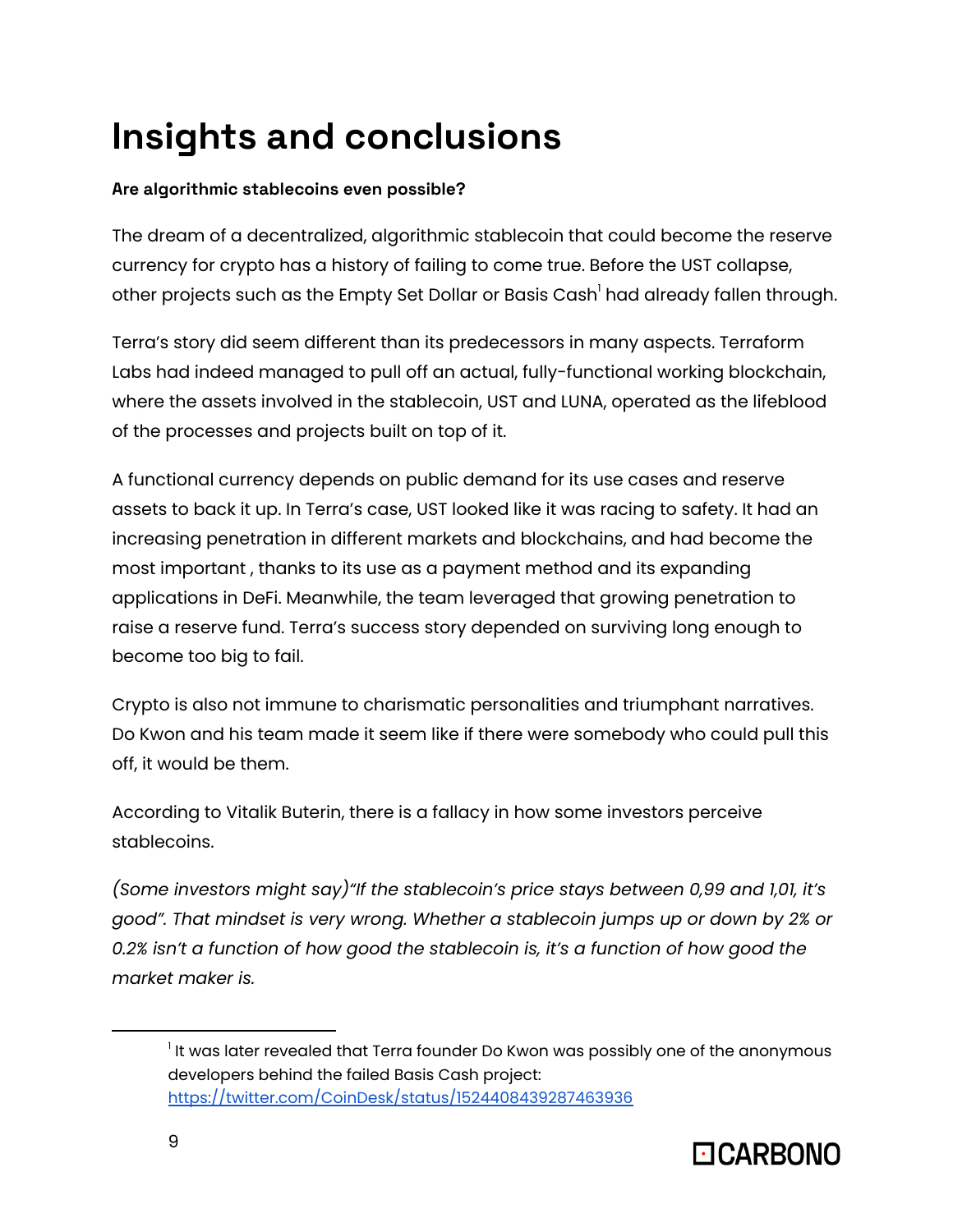With UST, the story of algorithmic stablecoins, entirely detached from other assets, whether fiat or virtual, has experienced an immeasurable blow. Probably one they will never recover from.

#### **Regulation is coming**

If politicians needed a newsworthy event to add a sense of urgency to their plans of regulating stablecoins, now they have it.

After the UST crash, politicians on both sides of the Atlantic were quick to remind everyone about the need for an urgent intervention by governments. [Treasury](https://www.theblockcrypto.com/linked/146048/us-treasury-secretary-yellen-points-to-ust-slip-asks-for-new-stablecoin-legislation-by-the-end-of-2022) [secretary](https://www.theblockcrypto.com/linked/146048/us-treasury-secretary-yellen-points-to-ust-slip-asks-for-new-stablecoin-legislation-by-the-end-of-2022) Janet Yellen "confirmed that "it is important, even urgent" that Congress pass stablecoin legislation. She further called it "highly appropriate" that Congress do so by the end of the year."

Meanwhile, in the EU, politicians are trying to find the right balance between freedom for innovation and control. The UST de-peg event has led to a stricter stance and revived the ideas of enforcing the harsher versions of stablecoin regulation, according to new [documents](https://www.coindesk.com/policy/2022/05/11/eu-commission-favors-ban-on-large-scale-stablecoins-document-shows/) that have emerged following the crisis.

Stablecoins have been the main focus for lawmakers worldwide in the current new wave of crypto regulation. They are the assets that allow funds to move globally and permissionlessly across DeFi, without the intervention of traditional financial institutions or public organizations. Funds flowing through DeFi protocols do not need fiat money as an intermediary currency. Thus investors can move large sums through different platforms without the funds ever going through a bank. This has many implications, like taxes, anti-money laundering mechanisms, and fraud protection policies are still generally missing.

Governments have also warned about the risk posed by the market size stablecoins are achieving and their increasing interconnection with traditional finance. They have expressed concerns about the potential ripple effects in the economy if a systemic failure in the stablecoin ecosystem were to happen.

There is also a certain sense of competition. Governments working in their digital currencies (Central Bank Digital Currencies or CBDCs) see stablecoins as

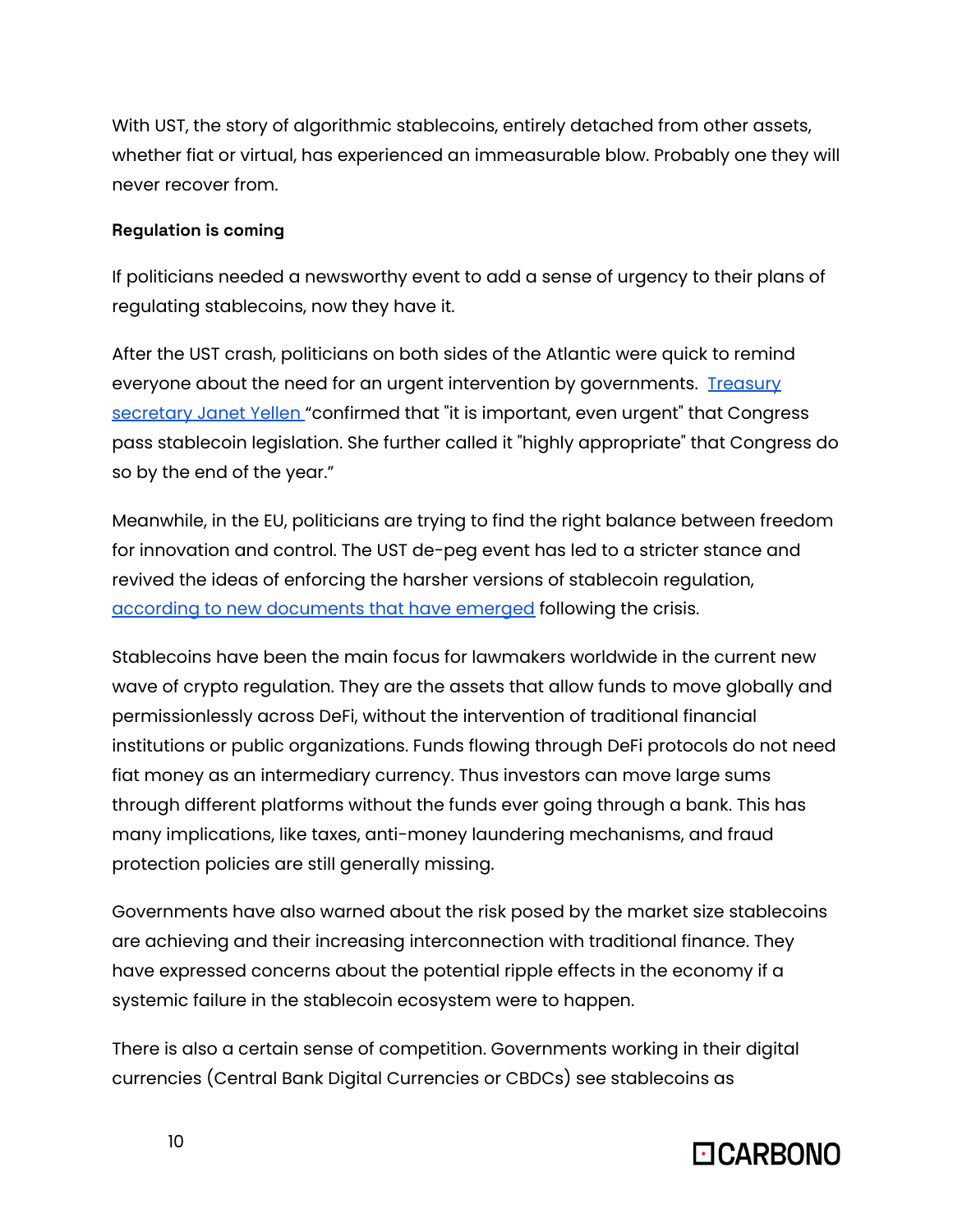competitors for mass adoption. This competition led China to ban crypto to massively implement the government's e-CNY.

At the same time, stablecoins are somehow easier to regulate because of their similarity with other current financial assets. Current regulation already has legal frameworks that regulators could adapt to include stablecoins. Still, governments are also trying to regulate sensibly not to harm an innovation that brings progress.

Stablecoins were already in the regulators' crosshairs worldwide. In November 2021, when crypto was approaching its last all-time-high moment, the President's Working Group on Financial Markets released a report with recommendations for stablecoin regulation. Later, in March 2022, Joe Biden signed an [executive](https://www.computerworld.com/article/3653328/biden-issues-executive-order-on-crypto-regulation-stablecoin-proposal.html) order to kick off nationwide coordinated regulatory efforts, emphasizing stablecoins, including creating a government-issued one.

*"Stablecoins that are well-designed and subject to appropriate oversight have the potential to support beneficial payments options. But the absence of appropriate oversight presents risks to users and the broader system," said Secretary of the Treasury Janet L. Yellen. "Current oversight is inconsistent and fragmented, with some stablecoins effectively falling outside the regulatory perimeter. Treasury and the agencies involved in this report look forward to working with Members of Congress from both parties on this issue. While Congress considers action, regulators will continue to operate within their mandates to address the risks of these assets." [President's](https://home.treasury.gov/news/press-releases/jy0454) Working Group on Financial Markets Releases Report and [Recommendations](https://home.treasury.gov/news/press-releases/jy0454) on Stablecoins*

In the EU, the most prominent regulatory framework taking shape in the Union, the Markets in Crypto Assets (MiCA), also has a special place for stablecoins. According to the initial formulations of this document, stablecoins could be facing stricter enforcement, analogous to the regulation applied to e-money.

#### **The coordinated attack theory**

Amid the turmoil, certain clues point at a possible deliberate attack on the UST stablecoin. In a since-deleted tweet, Do Kwon was the first to suggest this theory:

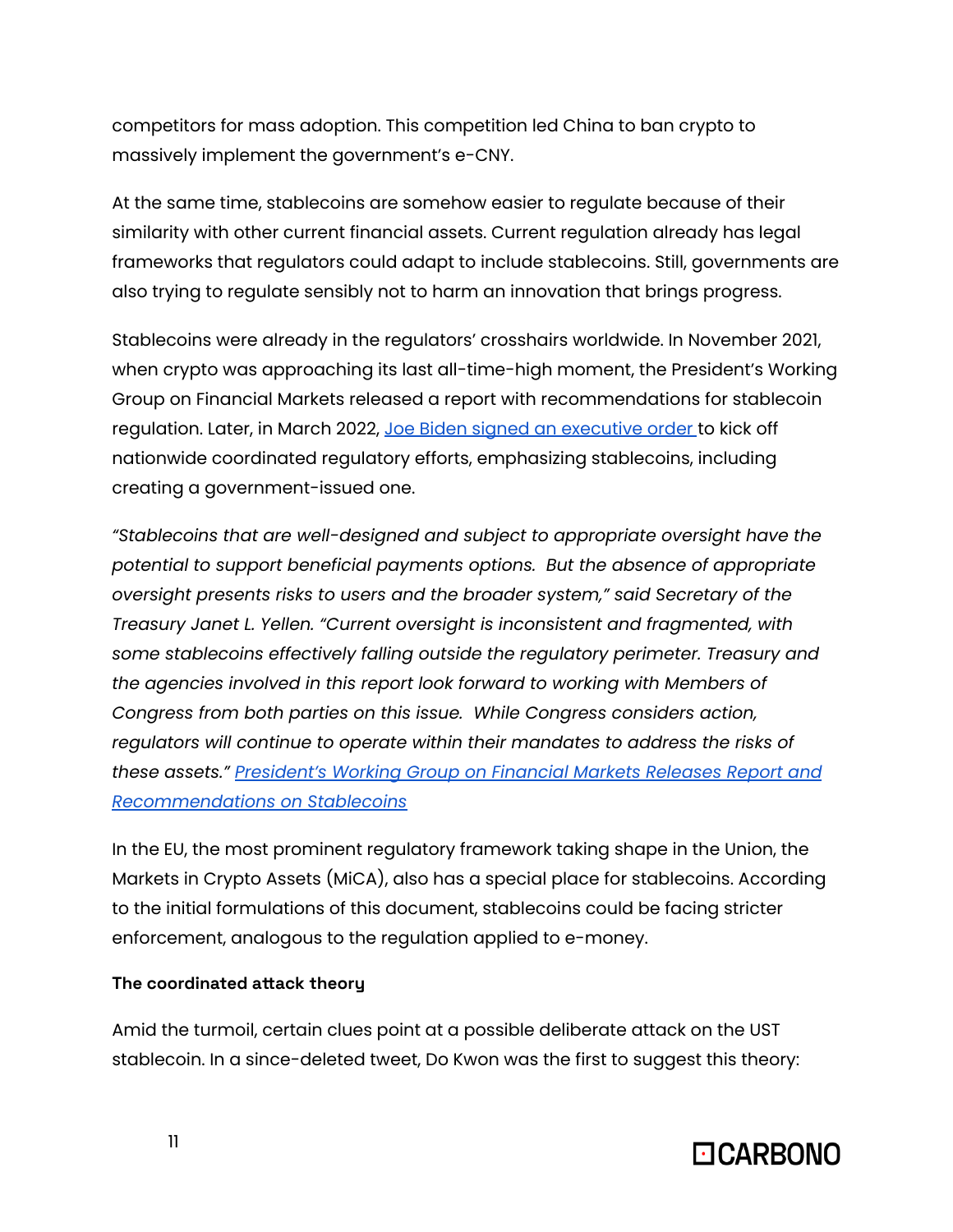"Men will literally attack a stablecoin unsuccessfully instead of going to therapy," he tweeted.

The idea was repeated by Terra days later on Twitter, where the company defined it as a "multi-level economic hitman attack," to many people, reminiscent of the day George Soros "broke" the British pound.



We're here, still unsure of all the details, but finding it more and more convincing that this is a multi-level economic hitman attack.

We're here, some of us hit with liquidations, feeling the pain of those in similar straits.  $1/5$ 5:25 AM · May 11, 2022 · Twitter for iPhone

556 Retweets 89 Quote Tweets 2,987 Likes

<https://twitter.com/TerraBitesPod/status/1524229263469293570>

The earliest reports of the activity on the Curve pool did indeed point at a deliberate attack on UST. Analysts have pointed out the elements that helped this perfect storm occur:

- Luna Foundation Guard had been purchasing BTC, but a proper system that automatically balanced UST with the reserve funds was only being designed. If LFG were to intervene, it would have to do so by offloading BTC onto the market.
- Do Kwon had [announced](https://twitter.com/stablekwon/status/1510021707377287170) a new Curve pool for UST (4pool) that would involve moving funds from the previous Curve pool, where UST traded alongside USDC, DAI, and USDT. The move would necessarily involve reducing the liquidity



 $\ddotsc$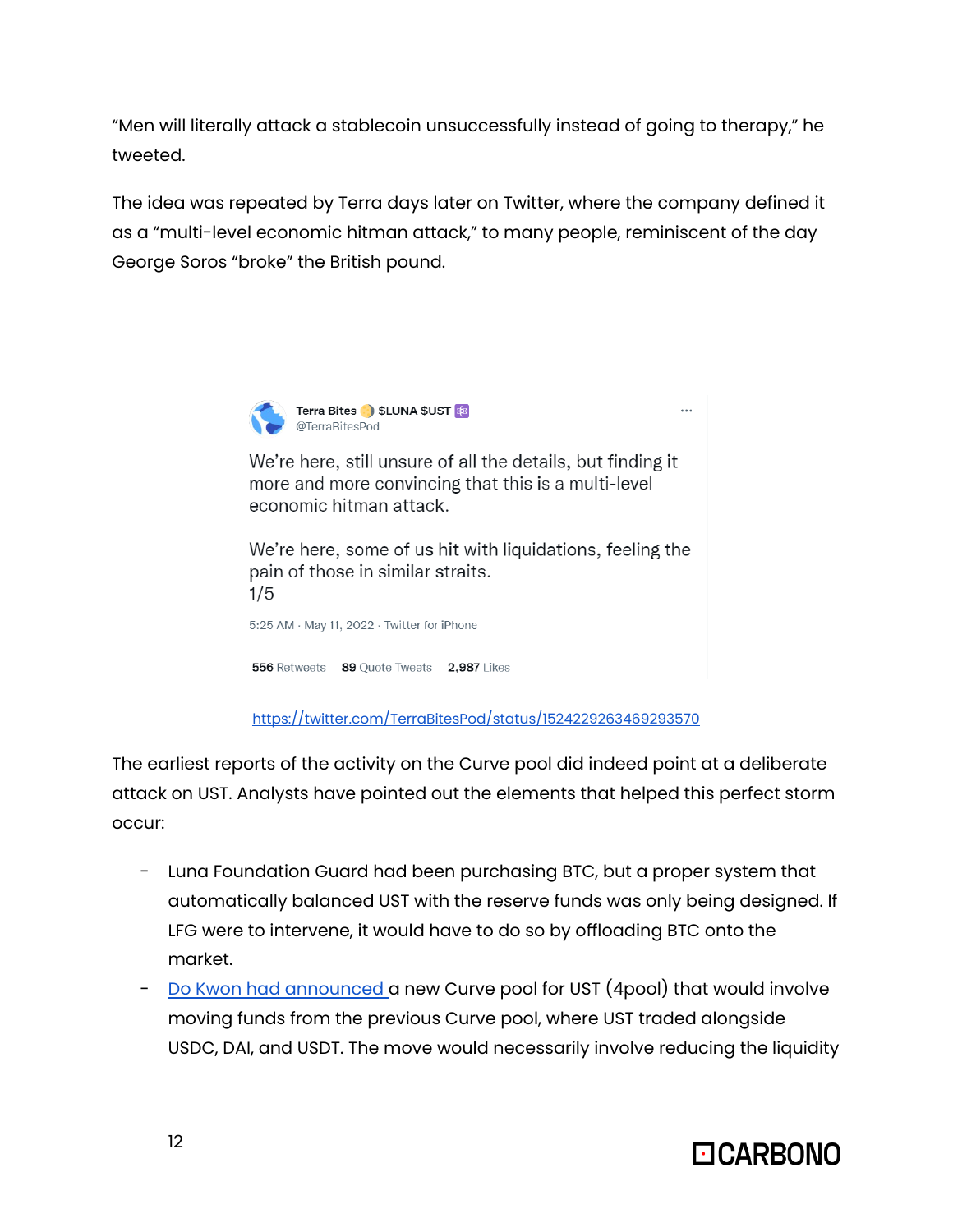of the previous pool, making it more vulnerable to an attack: the attacker would require fewer funds to create a de-peg.

Reportedly, a coordinated Twitter campaign took place simultaneously, extending the panic of the de-peg to Anchor protocol users. The bank run led to ~\$3B reduction in Anchor's TVL in just the first days.

The hypothetical upside for the attacker could come from BTC operations, whether they be shorts triggered by LFG's unloading of BTC on the market or by selling and purchasing bitcoin for profit.

Rumors ensued, and conspiracy theorists have pointed in many directions. There are suspicions that [government](https://twitter.com/AutismCapital/status/1524036699906473985) officials (Janet Yellen's came up) were eager to create a black swan event that justified a powerful intervention. Also, Some mentioned traditional and crypto-native investment companies as potentially interested in toppling down a protocol that was too dangerous and becoming too big.

#### **Forwarded from Anna**

Blackrock and Citadel borrowed 100K BTC from Gemini (it appears in their loan book). They swapped 25K of that BTC into UST; this was all done quietly in anticipation of the attack. When the time was right, they called up Do Kwon at Terra Foundation and said they wanted to sell a lot of BTC for UST. As it was a large trade they told him they didn't want to move the market and asked if he would like to buy their large block of BTC at a discount for UST. Do Kwan took the bait. He gave them a huge chunk of UST, thus lowering the UST liquidity significantly. At that point, Blackrock/Citadel dumped all of the BTC and UST causing massive slippage and triggering a cascade of forced selling in both assets. The real problem was Blackrock/Citadel knew that Anchor, which holds a lot of LUNA, was a Ponzi scheme (they offer 20% staking APY for Christsake) and this crash would trigger more withdrawals than Anchor can repay. These forced withdrawals and selling would trigger a massive selloff in Luna, thus further breaking the \$1 peg and wrecking the market further. Blackrock and Citadel can now buy the BTC back cheaply to repay the loan and pocket the difference. Meanwhile, billions of longs and Bitcoin VaR were wiped out. This was pure market manipulation. 12:02 PM

This message was shared by Cardano founder, Charles Hoskinson, shared this message, and later

deleted after Gemini denied their [participation](https://twitter.com/Gemini/status/1524428615844339718) in any related operation.

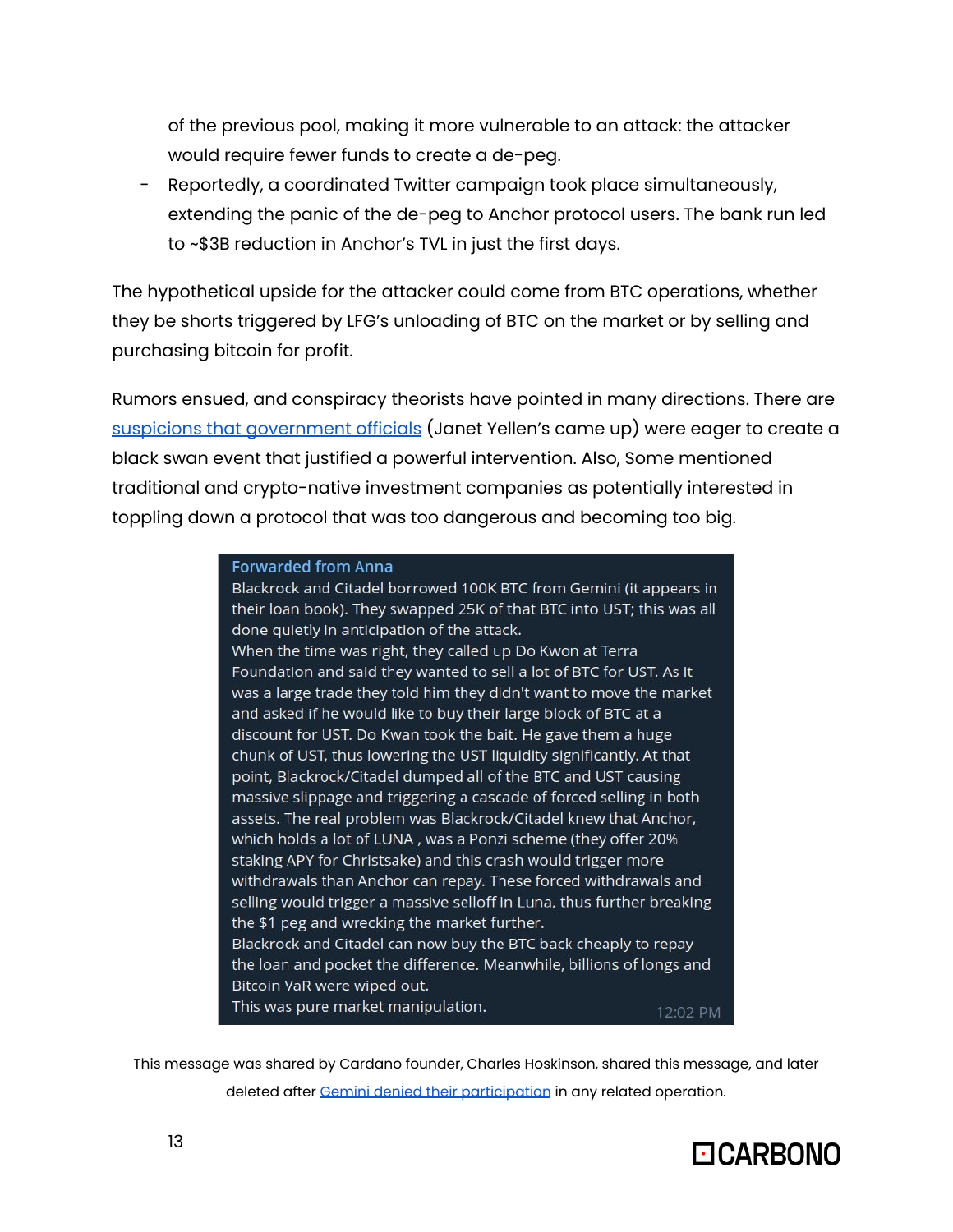Regardless of the attacker's identity, it seems very plausible that it was a single entity who designed and performed the attack in a coordinated effort to benefit from the de-peg event. The fact that this was possible with a relatively modest capital investment proves that the UST model was not solid enough. The stablecoin ecosystem, DeFi, and crypto in general, need to take time to learn from the mistakes to come back stronger.

#### **Conclusions**

The UST doomsday event is an extremely relevant crisis in crypto with very important ramifications:

- The collapse happened in the middle of a **bear market moment for crypto**, marked by inflation spikes, a rise in interest rates and the war in Ukraine. The whole crypto ecosystem, already in a vulnerable position, has taken a blow, both in price and reputation.
- The collapse of UST harms the **trust of many retail investors**, especially those newcomers attracted to the ecosystem by the alleged stability of stablecoins and the high yield of the Anchor protocol.
- UST's failure probably **closes the door to algorithmic stablecoins**. Algorithmic stablecoins had been more competitive than its sister fiat-based and crypto-collateralized stablecoins and had fueled faster growth. The price of this growth has turned out to be very high.
- The reputational damage has benefitted other projects such as MakerDAO in the short term, but it will probably have a **longer term impact in the credibility of stablecoins**, especially beyond the walls of crypto savvy investors.
- **Regulators have reacted swiftly**, urging governments to accelerate the speed and enforce harsher versions of the regulations proposed until the moment.
- The **impact on hedge funds** is yet to be measured but it might be considerable given the broad exposure to UST, LUNA or the Terra ecosystem in general.